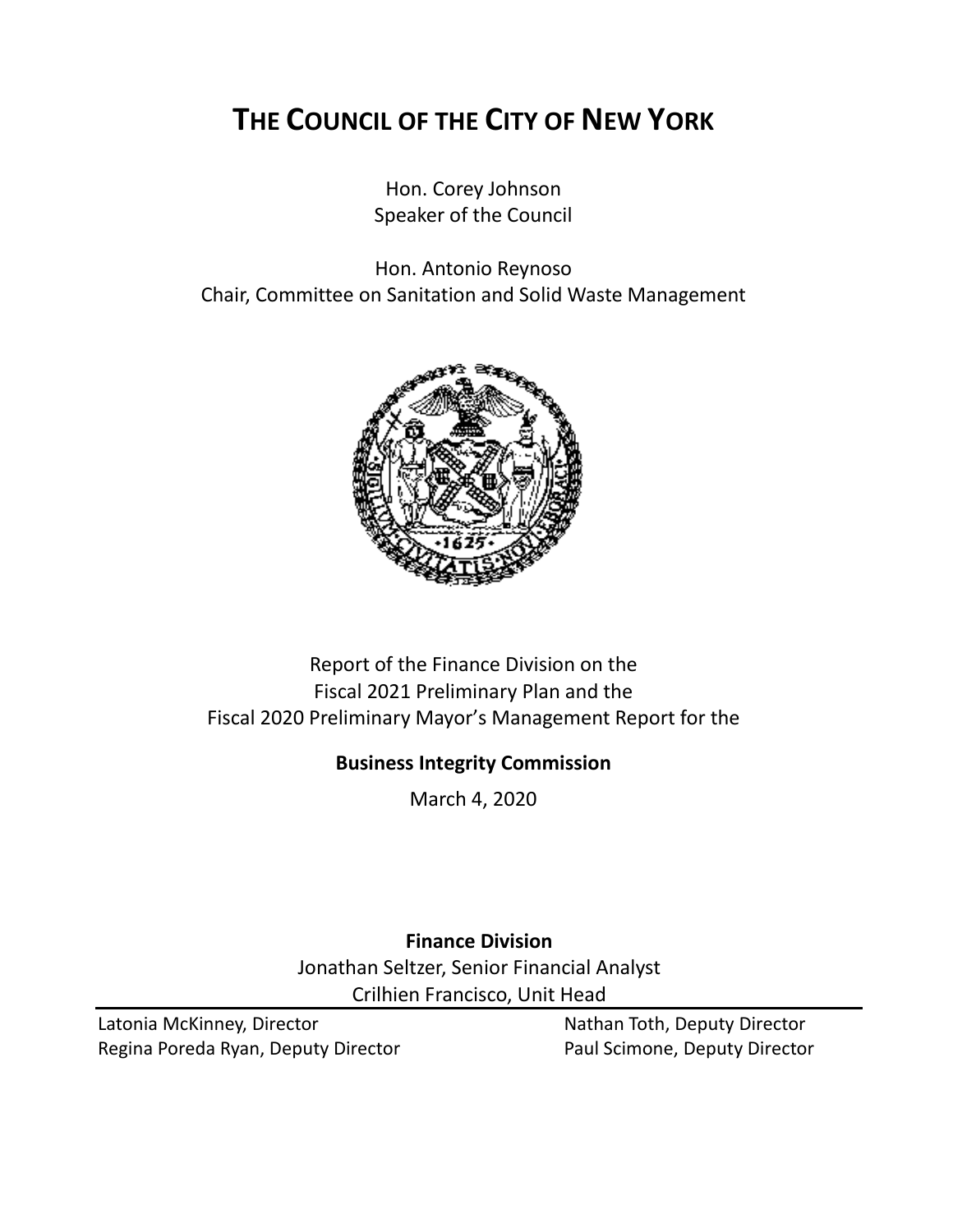# **Table of Contents**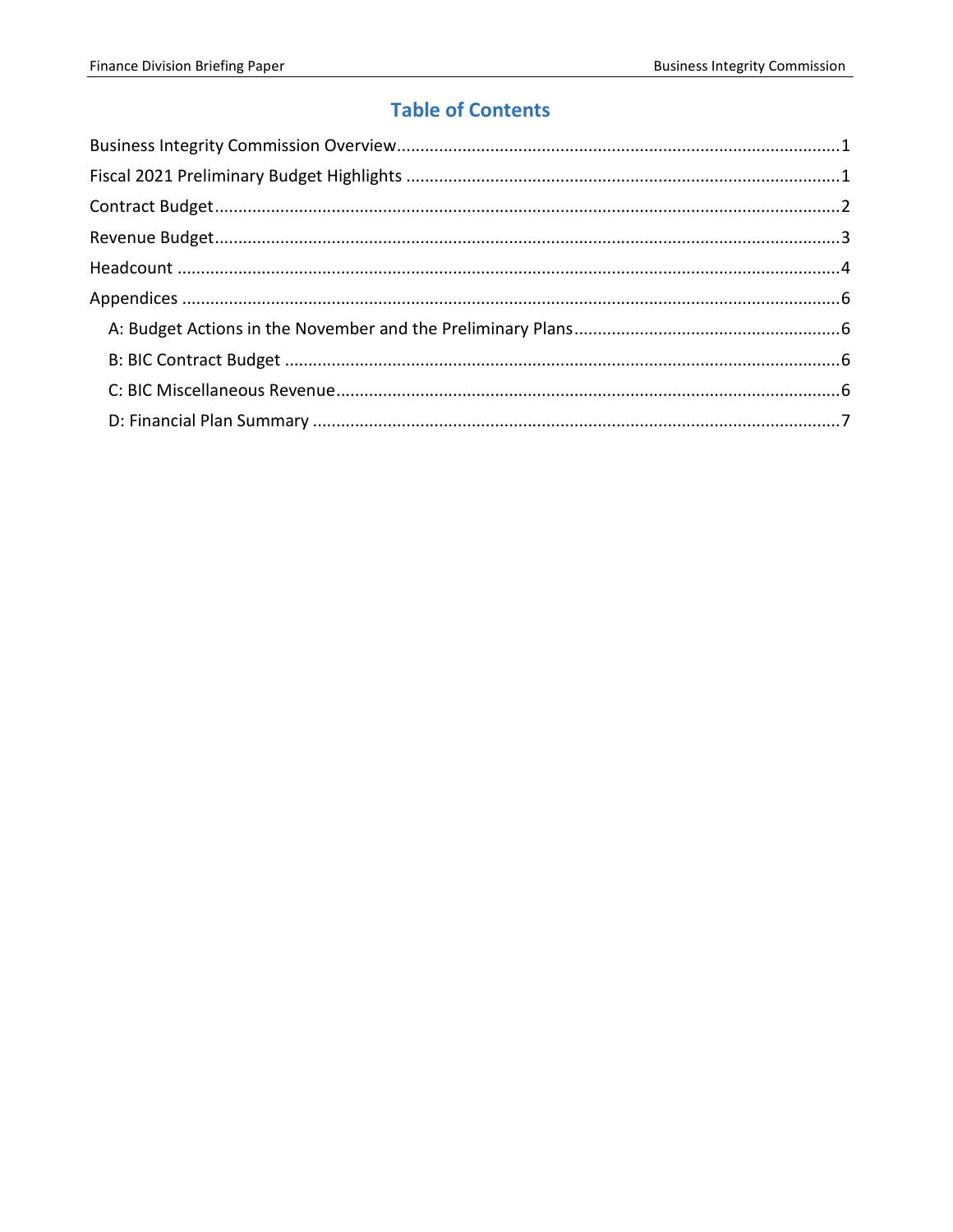## <span id="page-2-0"></span>**Business Integrity Commission Overview**

The mission of the Business Integrity Commission (BIC or the Commission) is to eliminate organized crime and other forms of corruption and criminality from the public wholesale markets, the trade waste and shipboard gambling industries. BIC's goals are: to ensure that the regulated businesses are able to compete fairly; that the marketplaces remain free from violence, fraud, rackets and threats; that customers receive fair treatment; and that businesses which are allowed to operate in these industries conduct their affairs with honesty and integrity.

## <span id="page-2-1"></span>**Fiscal 2021 Preliminary Budget Highlights**

The Business Integrity Commission's Fiscal 2021 Preliminary Budget totals \$9.7 million (City funds). BIC's Fiscal 2021 Preliminary Budget is \$7,000, or less than one percent less, when compared to the Fiscal 2020 Adopted Budget of \$9.7 million. For Fiscal 2021, BIC's budget is \$6.9 million for personal services (PS) or 72 percent and \$2.8 million or 28 percent for other than personal services (OTPS). PS includes all full-time and part-time position costs as well as overtime. OTPS includes property, equipment, supplies, and services contracted out to private corporations.



#### **Figure 1: Budget Overview\**

Since the Fiscal 2020 Adopted Budget, PS spending increased by \$251,000 or nearly four percent, while OTPS decreased by \$258,000 or eight and a half percent. This variance is due a reduction in one time OTPS funding that did not carry from Fiscal 2020 to Fiscal 2021 to develop BIC's online application portal; slightly offset by an increase in PS funding to reflect the full-year salaries of staff within the Trade Waste Industry Worker's Protection Unit.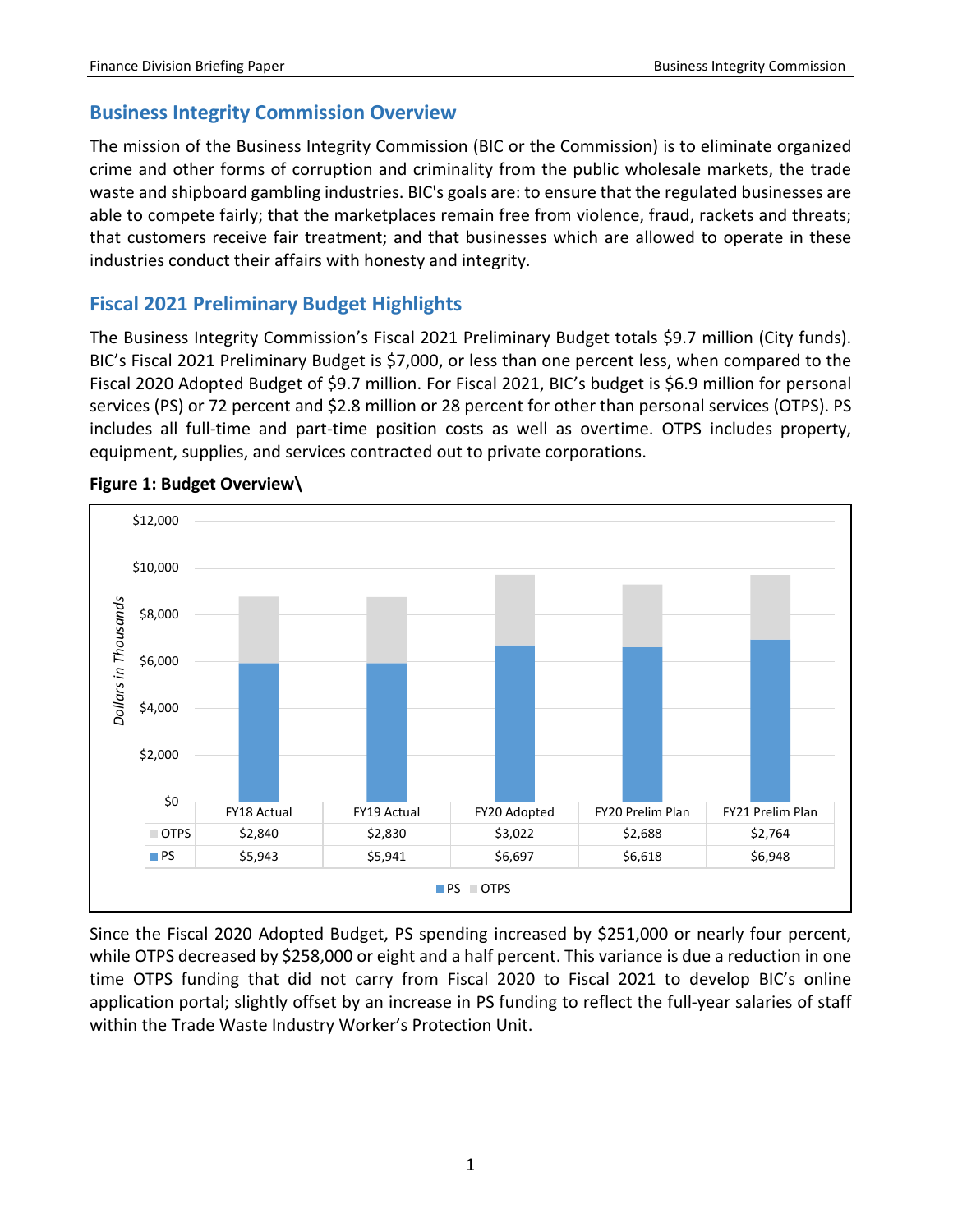Major changes introduced in the Preliminary Plan include the following.

#### *Other Adjustments*

• **Enhanced Space Management.** The Fiscal 2021 Preliminary Plan includes an adjustment of \$383,423 in Fiscal 2020, decreasing to \$67,821 in Fiscal 2022 as part of a lease renewal agreement for the Department's 100 Church Street location in Manhattan.

#### *Re-estimates*

• **Personal Services.** The Fiscal 2021 Preliminary Plan includes a re-estimate of \$100,000 in Fiscal 2020 as BIC realigned its spending forecast for personal services.

## <span id="page-3-0"></span>**Contract Budget**



#### **Figure 2: Contract Budget Overview**

The Commission's Fiscal 2021 Contract Budget totals \$159,000 a decrease of \$243,000 or 60 percent, when compared to the Fiscal 2020 Adopted Budget of \$402,000. The decrease in BIC's contract budget is primarily due to one-time OTPS funding that did not carry from Fiscal 2020 to Fiscal 2021 to develop BIC's online application portal.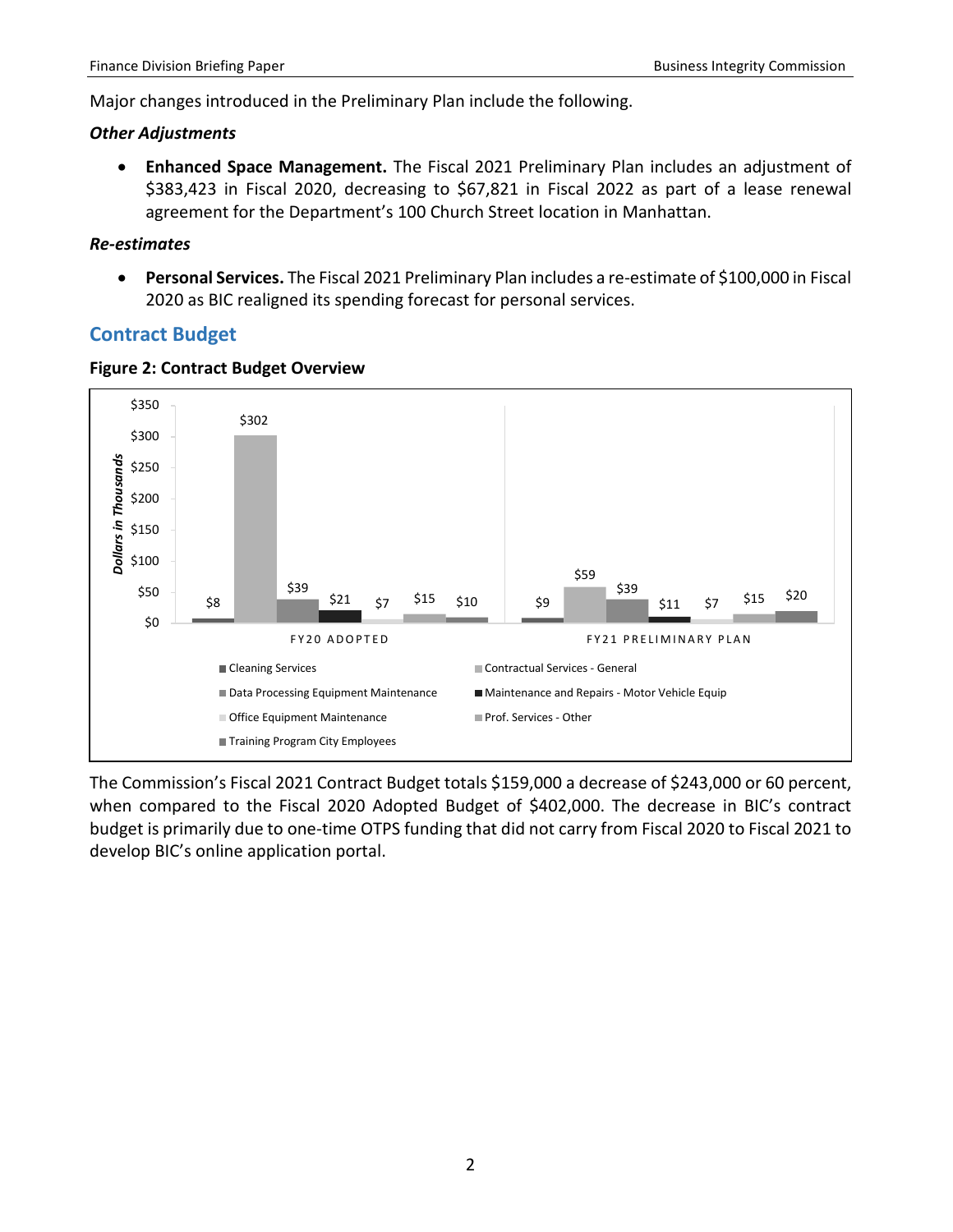#### <span id="page-4-0"></span>**Revenue Budget**





BIC is a revenue-generating agency. Revenues are derived from licenses for private carters, investigations and wholesale market fees, and administrative violation fines.

Approximately \$3.6 million, or 73 percent of total revenue generated in Fiscal 2021 will be from license, permit and franchise applications for construction and demolition removal. BIC's revenue is projected to be \$1.7 million or 32.1 percent less in Fiscal 2021. Due largely to the agency's license/registration application process which is on a two-year renewal cycle, the Fiscal 2021 application renewal will be lower than Fiscal 2020.

Additionally, \$202,000, or 4.1 percent of total revenue generated in Fiscal 2021 will be from charges for services related to wholesale market registration.

Approximately \$1 million, or 20.3 percent of the total projected revenue will be generated through administrative violations. These represent quality-of-life and trade waste violations. Trade waste violations include stealing or unlicensed carting of waste materials such as cardboard, grease, or bulk metal.

Violations issued at wholesale markets for activities such as idling and double parking go through the Environmental Control Board (ECB). The corresponding revenue collected by the ECB is not represented in the chart above.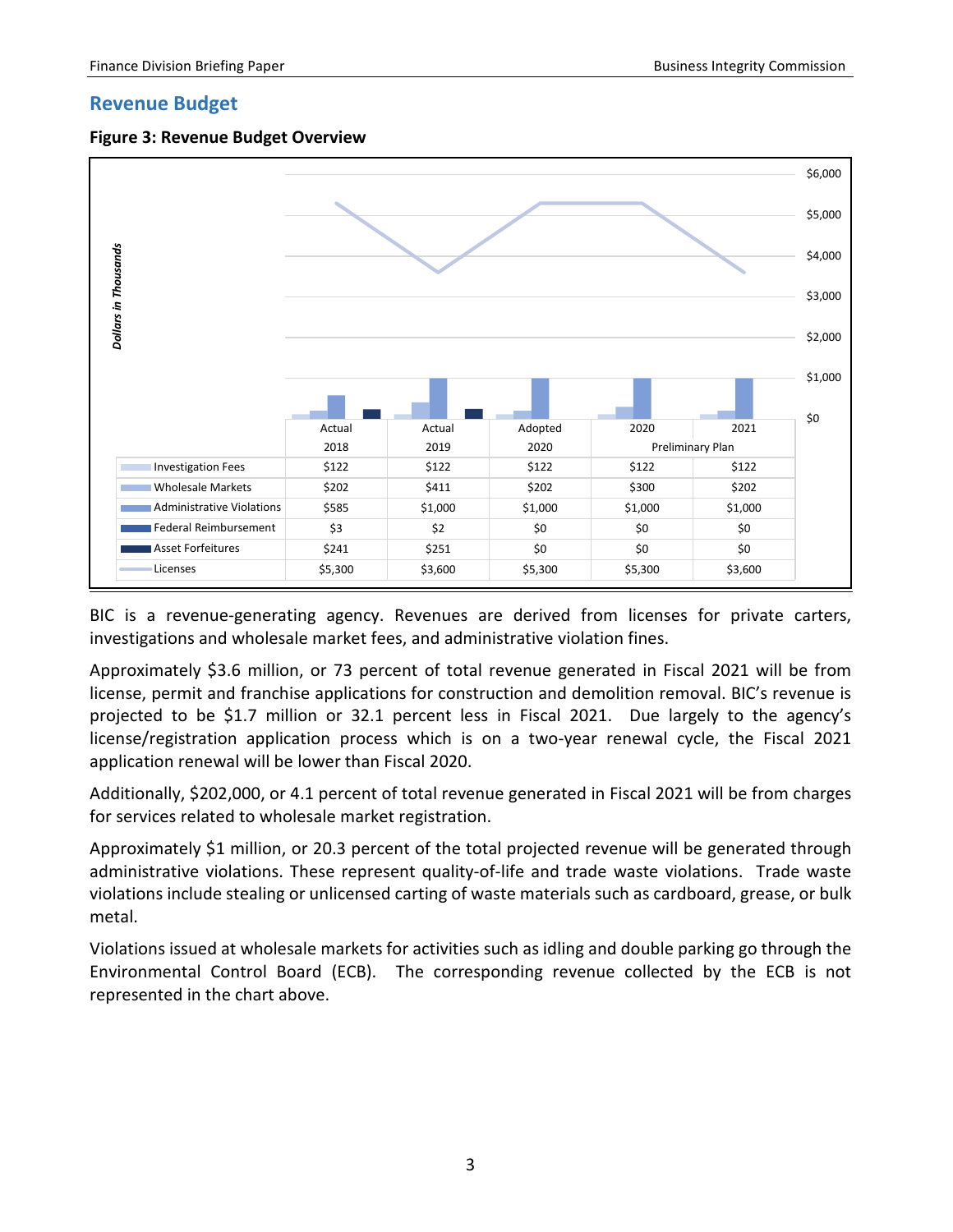#### <span id="page-5-0"></span>**Headcount**



**Figure 4: Headcount Overview** 

The Commission's total headcount for the Fiscal 2021 Preliminary Plan remains unchanged at 91 positions when compared to the Fiscal 2020 Adopted Budget.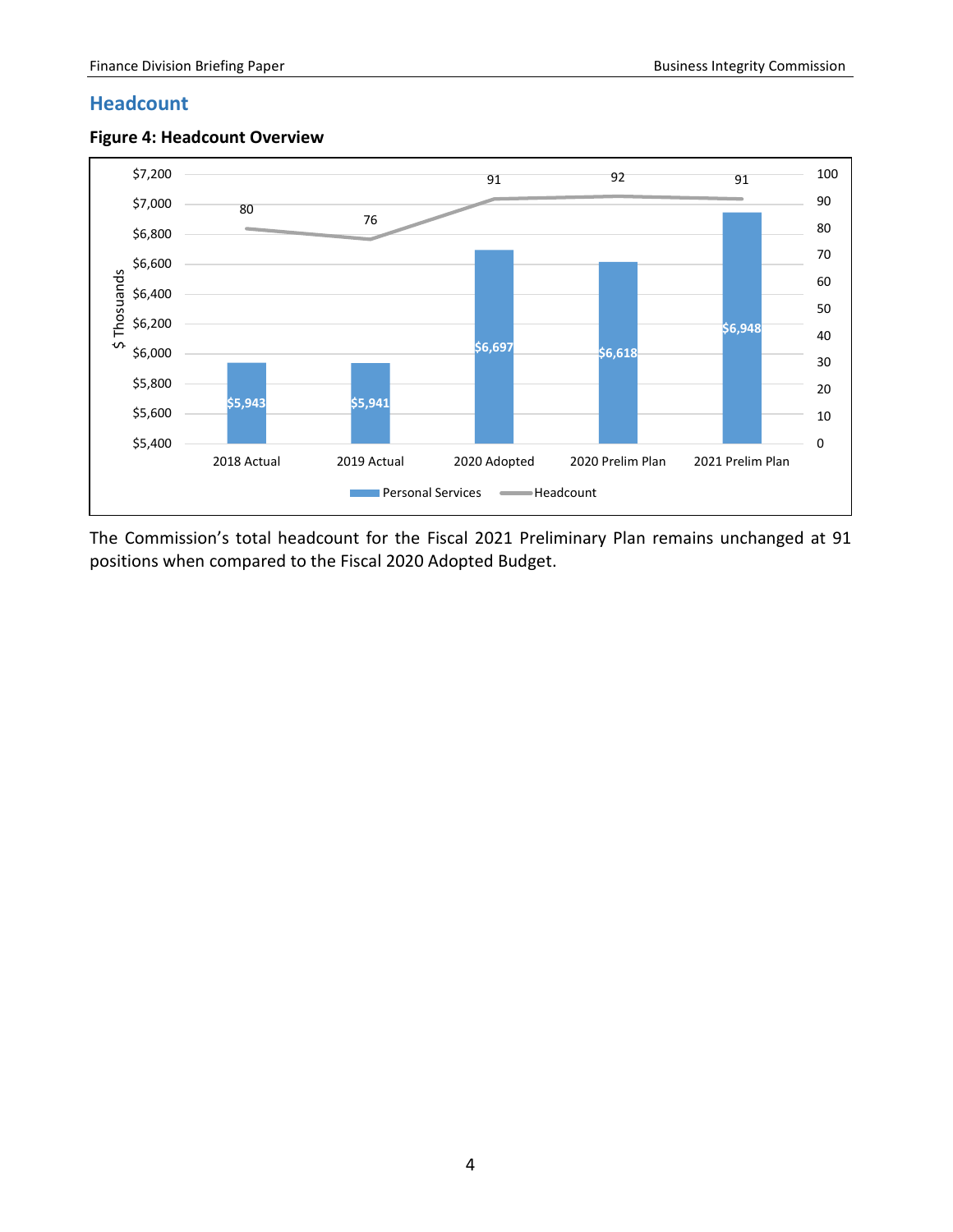#### **PMMR Performance Measures**

|                                                      | <b>Actual</b> |             |                | <b>Target</b> |             | 4-Month Actual |                |
|------------------------------------------------------|---------------|-------------|----------------|---------------|-------------|----------------|----------------|
| <b>BIC Performance Indicators</b>                    | <b>FY17</b>   | <b>FY18</b> | <b>FY19</b>    | <b>FY20</b>   | <b>FY21</b> | <b>FY19</b>    | <b>FY20</b>    |
| Violations issued to private waste haulers           | 640           | 488         | 494            | $\ast$        | $\ast$      | 141            | 188            |
| Violations issued to legally operating private waste |               |             |                |               |             |                |                |
| haulers                                              | 343           | 312         | 371            | $\ast$        | $\ast$      | 121            | 147            |
| Violations issued to illegally operating private     |               |             |                |               |             |                |                |
| waste haulers                                        | 297           | 176         | 123            | $\ast$        | $\ast$      | 20             | 41             |
| Waste hauling applications denied                    | 8             | 5           | $\overline{7}$ | $\ast$        | $\ast$      | $\mathbf{1}$   | $\overline{2}$ |
| Waste hauling complaints received                    | 351           | 352         | 423            | $\ast$        | $\ast$      | 199            | 127            |
| Violations admitted to or upheld at the Office of    |               |             |                |               |             |                |                |
| Administrative Trials and Hearings (%)               | 100.0%        | 88.0%       | 100.0%         | $\ast$        | $\ast$      | 100.0%         | 100.0%         |
| Average time to approve waste hauling                |               |             |                |               |             |                |                |
| applications (days) - New and Renewal                | 240           | 129         | 190            | 200           | 200         | 149            | 231            |
| Average time to approve waste hauling                |               |             |                |               |             |                |                |
| applications (days) - New                            | 136           | 112         | 122            | 150           | 150         | 126            | 158            |
| Average time to approve waste hauling                |               |             |                |               |             |                |                |
| applications (days) - Renewal                        | 274           | 134         | 205            | 210           | 210         | 154            | 243            |
| Average age of pending waste hauling applications    |               |             |                |               |             |                |                |
| (days)                                               | 220           | 122         | 185            | 180           | 180         | 147            | 169            |
| Waste hauling applications pending                   | 359           | 617         | 524            | $\ast$        | $\ast$      | 564            | 597            |
| Waste hauling applications approved - New and        |               |             |                |               |             |                |                |
| Renewal                                              | 876           | 1,006       | 806            | $\ast$        | $\ast$      | 301            | 248            |
| Waste hauling applications approved - New            | 216           | 210         | 152            | $\ast$        | $\ast$      | 55             | 37             |
| Waste hauling applications approved - Renewal        | 660           | 796         | 654            | $\ast$        | $\ast$      | 246            | 211            |
| Violations issued at public wholesale markets        | 64            | 57          | 62             | $\ast$        | $\ast$      | 23             | 22             |
| Violations admitted to or upheld at the Office of    |               |             |                |               |             |                |                |
| Administrative Trials and Hearings (%)               | 100.0%        | 100.0%      | 100.0%         | $\ast$        | $\ast$      | 100.0%         | 100.0%         |
| Public wholesale market applications denied          | $\mathbf{1}$  | 0           | 0              | $\ast$        | $\ast$      | 0              | 0              |
| Public wholesale market applications pending         | 16            | 25          | 83             | $\ast$        | $\ast$      | 36             | 93             |
| Average time to approve public wholesale market      |               |             |                |               |             |                |                |
| applications (days)                                  | 270           | 149         | 196            | 200           | 200         | 118            | 238            |
| Average age of pending public wholesale market       |               |             |                |               |             |                |                |
| applications (days)                                  | 227           | 108         | 133            | 150           | 150         | 114            | 151            |
| Public wholesale market applications approved        | 121           | 37          | 39             | $\ast$        | $\ast$      | 9              | 33             |

BIC has the responsibility to process licenses and registrations in a timely manner. The number of waste hauling applications pending at the end of the first four months of Fiscal 2020 is 597, and the average age of pending waste hauling applications is 169 days, an increase of six percent and 15 percent, respectively, when compared to the same period in Fiscal 2019.

The Commission must also process public wholesale market applications. In the first four months of Fiscal 2020, the average approval time was 238 days, an increase of 102 percent when compared to the first four months of Fiscal 2019.

Lastly, the number of violations issued to private waste haulers at the end of the first four months of Fiscal 2020 is 188, an increase of 33 percent when compared to the same period in Fiscal 2019. For Fiscal 2020, 100 percent of violations heard before the Office of Administrative Trials and Hearings (OATH) were admitted to or upheld remained the same when compared to the same period in Fiscal 2019.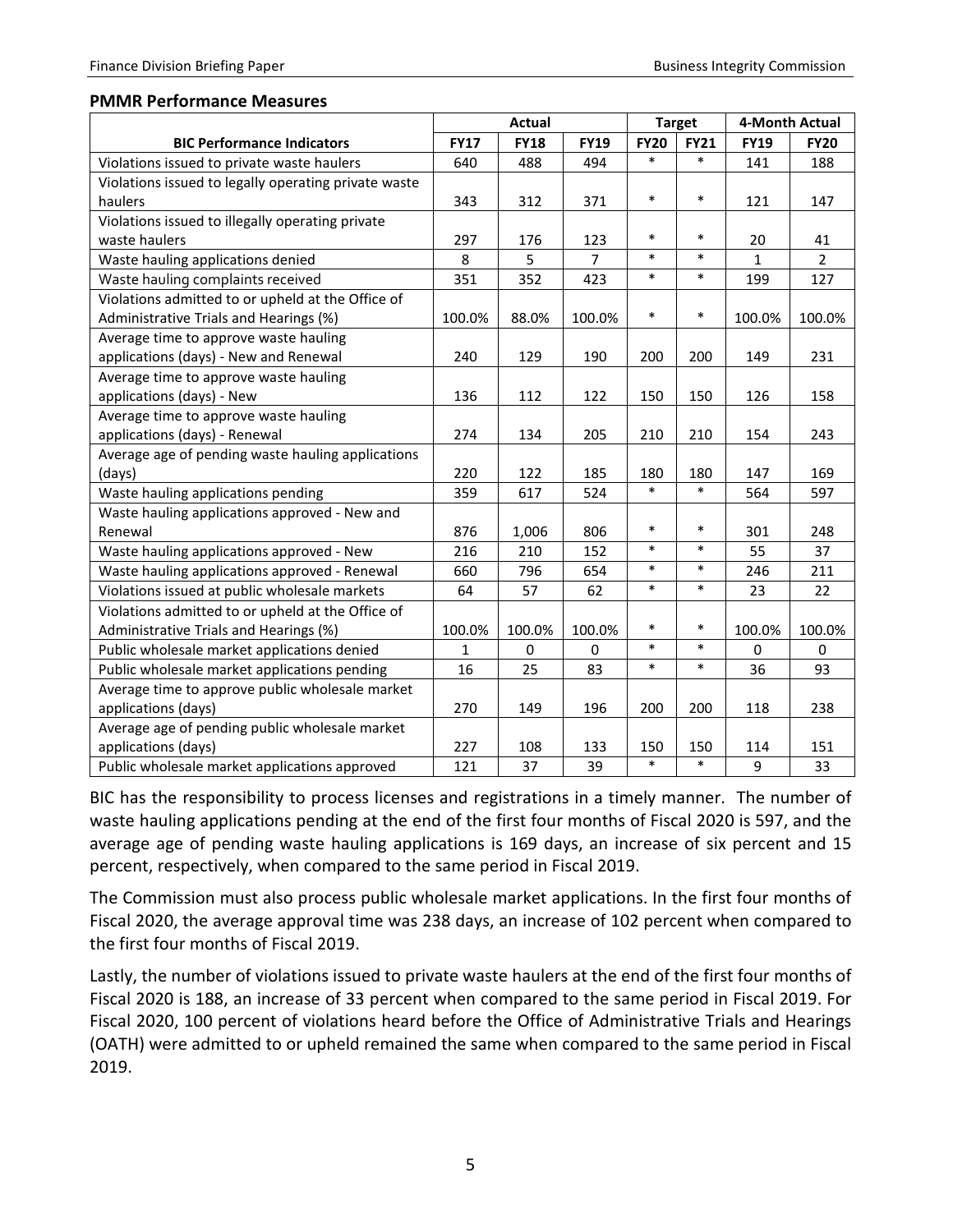## <span id="page-7-0"></span>**Appendices**

### <span id="page-7-1"></span>**A: Budget Actions in the November and the Preliminary Plans**

|                                               | <b>FY20</b> |                 |              | <b>FY21</b>  |                 |              |  |
|-----------------------------------------------|-------------|-----------------|--------------|--------------|-----------------|--------------|--|
| Dollars in Thousands                          | City        | <b>Non-City</b> | <b>Total</b> | City         | <b>Non-City</b> | <b>Total</b> |  |
| BIC Budget as of the Fiscal 2020              |             |                 |              |              |                 |              |  |
| <b>Adopted Budget</b>                         | \$9,719     | \$0             | \$9,719      | \$9,956      | \$0             | \$9,956      |  |
| <b>Other Adjustments</b>                      |             |                 |              |              |                 |              |  |
| Agency Phone Plan Review                      | \$1         | \$0             | \$1          | (53)         | \$0             | (\$3)        |  |
| <b>CSBA Collective Bargaining</b>             | 18          | $\Omega$        | 18           | 20           | $\Omega$        | 20           |  |
| <b>Establish Other Than Personal Services</b> |             |                 |              |              |                 |              |  |
| Forfeiture Budget                             | 0           | 123             | 123          | 0            | 0               | 0            |  |
| Establish Personal Services Forfeiture        |             |                 |              |              |                 |              |  |
| <b>Budget</b>                                 | 0           | 76              | 76           | 0            | 0               | 0            |  |
| <b>Other Than Personal Services Savings</b>   |             |                 |              |              |                 |              |  |
| Initiative                                    | (73)        | 0               | (73)         | 0            | 0               | 0            |  |
| <b>Personal Services Accruals</b>             | (73)        | 0               | (73)         | (149)        | 0               | (149)        |  |
| <b>Enhanced Space Management</b>              | (383)       | 0               | (383)        | (113)        | 0               | (113)        |  |
| Personal Service Savings                      | (100)       | 0               | (100)        | <sup>0</sup> | $\Omega$        |              |  |
| <b>TOTAL, Other Adjustments</b>               | (\$610)     | \$199           | (\$411)      | (\$245)      | \$0             | (\$245)      |  |
| BIC Budget as of the Fiscal 2021              |             |                 |              |              |                 |              |  |
| <b>Preliminary Budget</b>                     | \$9,106     | \$200           | \$9,306      | \$9,711      | \$0             | \$9,711      |  |

## <span id="page-7-2"></span>**B: BIC Contract Budget**

| <b>Dollars in Thousands</b>                   |             |                  |             |                  |  |  |  |  |  |
|-----------------------------------------------|-------------|------------------|-------------|------------------|--|--|--|--|--|
|                                               | <b>FY20</b> | Number of        | <b>FY21</b> | Number of        |  |  |  |  |  |
| Category                                      | Adopted     | <b>Contracts</b> | Preliminary | <b>Contracts</b> |  |  |  |  |  |
| <b>Cleaning Services</b>                      | \$8         |                  | \$9         |                  |  |  |  |  |  |
| Contractual Services - General                | 302         |                  | 59          |                  |  |  |  |  |  |
| Data Processing Equipment Maintenance         | 39          |                  | 39          |                  |  |  |  |  |  |
| Maintenance and Repairs - Motor Vehicle Equip | 21          |                  | 11          |                  |  |  |  |  |  |
| Office Equipment Maintenance                  |             |                  |             |                  |  |  |  |  |  |
| Prof. Services - Other                        | 15          |                  | 15          |                  |  |  |  |  |  |
| <b>Training Program City Employees</b>        | 10          |                  | 20          |                  |  |  |  |  |  |
| TOTAL                                         | \$402       | 8                | \$159       |                  |  |  |  |  |  |

#### <span id="page-7-3"></span>**C: BIC Miscellaneous Revenue**

| Dollars in Thousands             |             |             |             |             |                         |                  |
|----------------------------------|-------------|-------------|-------------|-------------|-------------------------|------------------|
|                                  | <b>FY18</b> | <b>FY19</b> | <b>FY20</b> |             | <b>Preliminary Plan</b> |                  |
| <b>Revenue Sources</b>           | Actual      | Actual      | Adopted     | <b>FY20</b> | <b>FY21</b>             | <b>FY20-FY21</b> |
| Licenses                         | \$5,300     | \$3,600     | \$5,300     | \$5,300     | \$3,600                 | (\$1,700)        |
| <b>Investigation Fees</b>        | 122         | 122         | 122         | 122         | 122                     | 0                |
| <b>Wholesale Markets</b>         | 202         | 411         | 202         | 300         | 202                     | 0                |
| <b>Administrative Violations</b> | 585         | 1.000       | 1,000       | 1,000       | 1,000                   | 0                |
| Federal Reimbursement            | 3           |             | 0           | 0           | 0                       |                  |
| <b>Asset Forfeitures</b>         | 241         | 251         |             |             | 0                       | 0                |
| TOTAL                            | \$6,453     | \$5,386     | \$6,624     | \$6,722     | \$4,924                 | (\$1,700)        |

*\*The difference of Fiscal 2020 Adopted compared to Fiscal 2021 Preliminary Budget.*